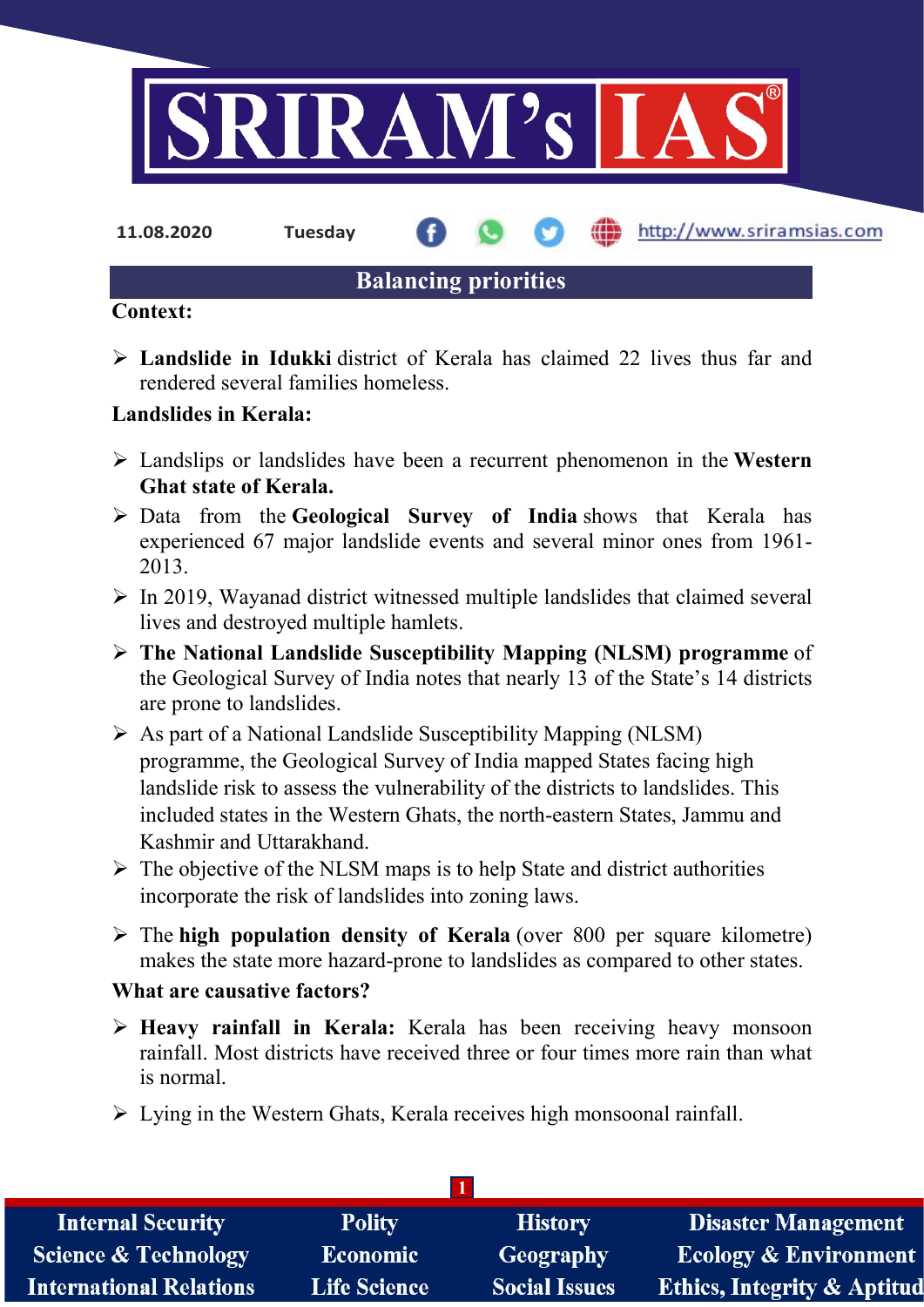

 $\triangleright$  Topography: Given the hilly topography of the state, Kerala is prone to landslides.

http://www.sriramsias.com

- > Climate change: Climate change has brought out a new climate normal. Frequent high-intensity bursts of rain will co-exist along with long dry spells. This would only increase the threat of natural calamities like landslides.
- $\triangleright$  Developmental activities: Extensive deforestation for developmental work has led to an increased possibility of soil erosion.
- $\triangleright$  Given the hilly topography of Kerala, human activities like quarrying and the unscientific cutting of slopes for road construction have only increased the risk of soil erosion.

#### Way forward:

11.08.2020 Tuesday

- $\triangleright$  The strategy to counter the risk posed by landslides must be based on the four pillars of disaster management: Mitigation, Preparedness, Response and Recovery.
- $\triangleright$  Mitigation: Methods of preventing landslides: modifying slope geometry, using chemical agents to reinforce slope material, installing structures such as piles and retaining walls, and rerouting surface and underwater drainage, restriction of certain types of land use where slopes are vulnerable.
- $\triangleright$  Methods of reducing the impact of landslides: Restriction of population from landslide-prone areas.
- $\triangleright$  Preparedness: Important preparatory strategies could involve monitoring and landslide prediction. The National Landslide Susceptibility Mapping (NLSM) programme of the Geological Survey of India could help assess the vulnerability of the districts and this could allow the concerned states to plan accordingly.
- $\triangleright$  Installing early warning systems based on the monitoring of ground conditions like slope displacement, strain in soil and rocks, groundwater levels can help warn the residents and authorities of the risks.

| <b>Internal Security</b>        | <b>Polity</b>       | <b>History</b>       | <b>Disaster Management</b>             |  |  |  |
|---------------------------------|---------------------|----------------------|----------------------------------------|--|--|--|
| <b>Science &amp; Technology</b> | <b>Economic</b>     | Geography            | <b>Ecology &amp; Environment</b>       |  |  |  |
| <b>International Relations</b>  | <b>Life Science</b> | <b>Social Issues</b> | <b>Ethics, Integrity &amp; Aptitud</b> |  |  |  |